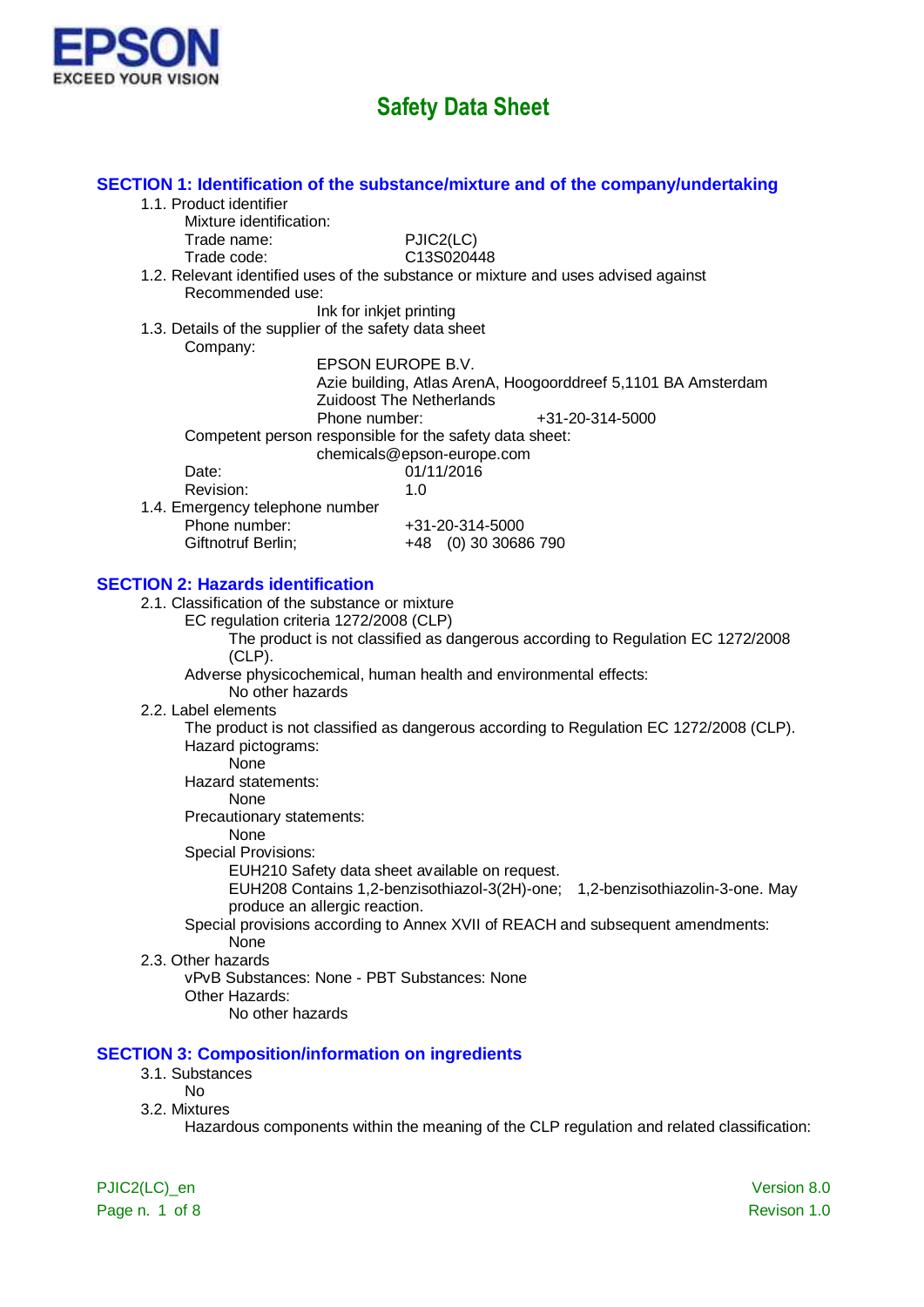

| Qty         | <b>Name</b>                       | <b>Ident. Number</b> |                        | <b>Classification</b>                   |
|-------------|-----------------------------------|----------------------|------------------------|-----------------------------------------|
| $50\% \sim$ | Water                             | CAS:                 | 7732-18-5              | The product is not classified as        |
| 65%         |                                   | EC:                  | 231-791-2              | dangerous according to                  |
|             |                                   |                      |                        | Regulation EC 1272/2008 (CLP).          |
| $7\%$ ~     | Glycerol                          | CAS:                 | $56 - 81 - 5$          | The product is not classified as        |
| 10%         |                                   | EC:                  | 200-289-5              | dangerous according to                  |
|             |                                   |                      |                        | Regulation EC 1272/2008 (CLP).          |
| $7\%$ ~     | 2-[2-(2-butoxyethoxy)et           | Index                | 603-183-00-0           | 3.3/1 Eye Dam. 1 H318                   |
| 10%         | hoxy]ethanol;                     | number:              |                        |                                         |
|             | TEGBE; triethylene                | CAS:                 | 143-22-6               |                                         |
|             | glycol monobutyl ether            | EC:                  | 205-592-6              |                                         |
|             |                                   |                      | REACH No.: 01-21194751 |                                         |
|             |                                   |                      | 07-38                  |                                         |
| $0.1\%$ ~   | Triethanol amine                  | CAS:                 | $102 - 71 - 6$         | The product is not classified as        |
| 0.25%       |                                   | EC:                  | 203-049-8              | dangerous according to                  |
|             |                                   |                      |                        | Regulation EC 1272/2008 (CLP).          |
| $< 0.05\%$  | 1,2-benzisothiazol-3(2<br>H)-one; | Index<br>number:     | 613-088-00-6           | $\bigcirc$ 3.1/4/Oral Acute Tox. 4 H302 |
|             | 1,2-benzisothiazolin-3-           | CAS:                 | 2634-33-5              | 3.2/2 Skin Irrit. 2 H315                |
|             | one                               | EC:                  | 220-120-9              | 3.3/1 Eye Dam. 1 H318                   |
|             |                                   |                      |                        | 3.4.2/1-1A-1B Skin Sens.                |
|             |                                   |                      |                        | 1,1A,1B H317                            |
|             |                                   |                      |                        | 4.1/A1 Aquatic Acute 1 H400             |

#### **SECTION 4: First aid measures**

- 4.1. Description of first aid measures
	- In case of skin contact:
		- Wash with plenty of water and soap.
	- In case of eyes contact:
		- In case of contact with eyes, rinse immediately with plenty of water and seek medical advice.
	- In case of Ingestion:

Do not under any circumstances induce vomiting. OBTAIN A MEDICAL EXAMINATION IMMEDIATELY.

- In case of Inhalation:
	- Remove casualty to fresh air and keep warm and at rest.
- 4.2. Most important symptoms and effects, both acute and delayed
	- None
- 4.3. Indication of any immediate medical attention and special treatment needed Treatment:

None

### **SECTION 5: Firefighting measures**

- 5.1. Extinguishing media
	- Suitable extinguishing media:
	- Water.
	- Carbon dioxide (CO2).

Extinguishing media which must not be used for safety reasons:

- None in particular.
- 5.2. Special hazards arising from the substance or mixture Do not inhale explosion and combustion gases.

PJIC2(LC)\_en Version 8.0 Page n. 2 of 8 Revison 1.0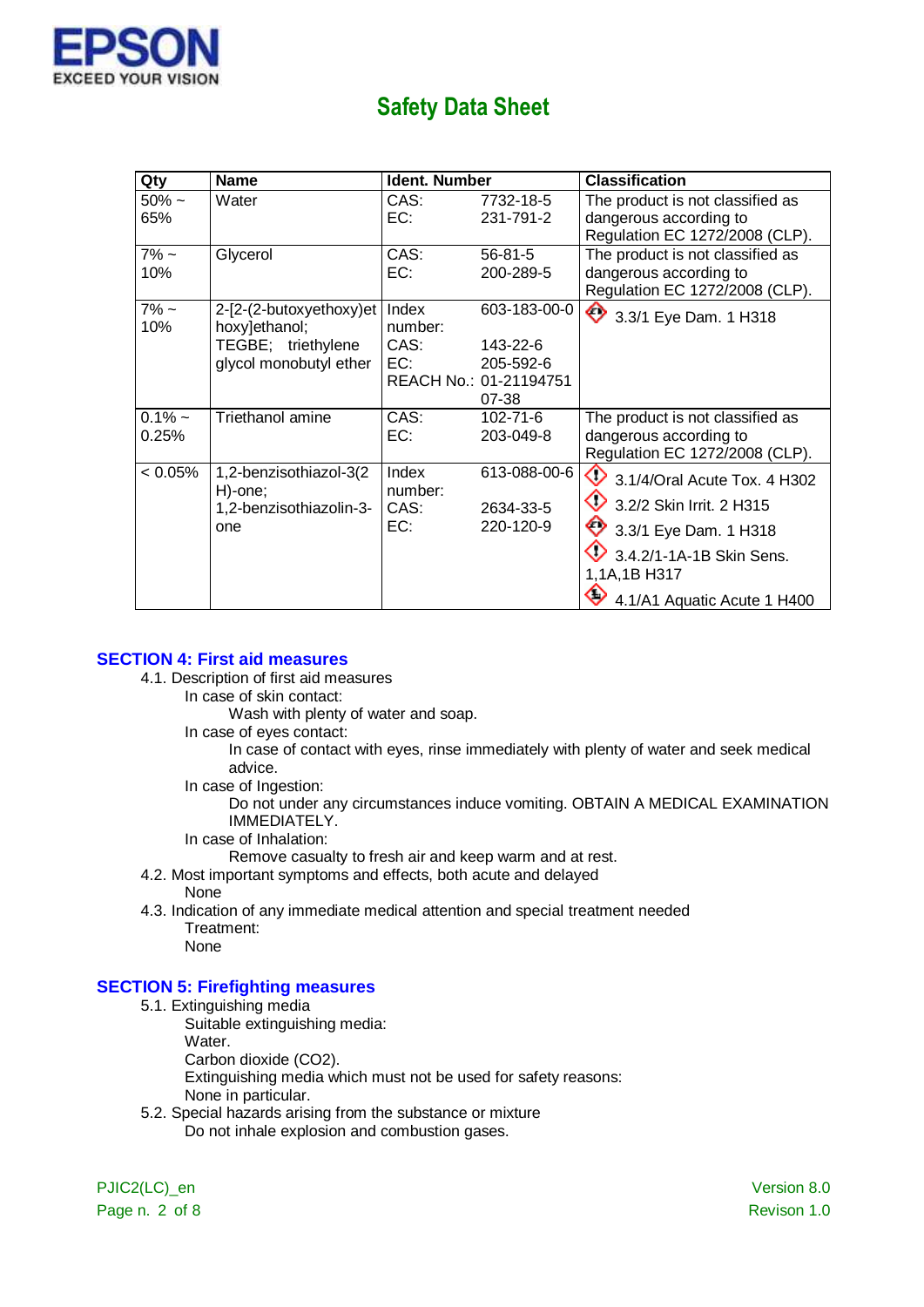

Burning produces heavy smoke.

- 5.3. Advice for firefighters
	- Use suitable breathing apparatus .

Collect contaminated fire extinguishing water separately. This must not be discharged into drains.

Move undamaged containers from immediate hazard area if it can be done safely.

#### **SECTION 6: Accidental release measures**

- 6.1. Personal precautions, protective equipment and emergency procedures
	- Wear personal protection equipment.
	- Remove persons to safety.

See protective measures under point 7 and 8.

6.2. Environmental precautions

Do not allow to enter into soil/subsoil. Do not allow to enter into surface water or drains. Retain contaminated washing water and dispose it.

In case of gas escape or of entry into waterways, soil or drains, inform the responsible authorities.

- Suitable material for taking up: absorbing material, organic, sand
- 6.3. Methods and material for containment and cleaning up
	- Wash with plenty of water.
- 6.4. Reference to other sections See also section 8 and 13

### **SECTION 7: Handling and storage**

- 7.1. Precautions for safe handling Avoid contact with skin and eyes, inhalation of vapours and mists. Do not eat or drink while working. See also section 8 for recommended protective equipment.
- 7.2. Conditions for safe storage, including any incompatibilities Keep away from food, drink and feed.
	- Incompatible materials:
	- None in particular.

Instructions as regards storage premises:

- Adequately ventilated premises.
- 7.3. Specific end use(s) None in particular

#### **SECTION 8: Exposure controls/personal protection**

- 8.1. Control parameters
	- Glycerol CAS: 56-81-5

- OEL Type: OSHA - LTE: 5 mg/m3 - Notes: PEL, as mist, respirable fraction

- OEL Type: OSHA - LTE: 15 mg/m3 - Notes: PEL, as mist, total dust

- DNEL Exposure Limit Values
	- No data available
- PNEC Exposure Limit Values
	- 2-[2-(2-butoxyethoxy)ethoxy]ethanol; TEGBE; triethylene glycol monobutyl ether CAS: 143-22-6
		- Target: Fresh Water Value: 1.5 mg/l
		- Target: Freshwater sediments Value: 5.77 mg/kg
		- Target: Marine water Value: 0.15 mg/l
		- Target: Marine water sediments Value: 0.13 mg/kg
		- Target: Microorganisms in sewage treatments Value: 200 mg/l
- 8.2. Exposure controls

Eye protection:

Page n. 3 of 8 Revison 1.0

PJIC2(LC) en Version 8.0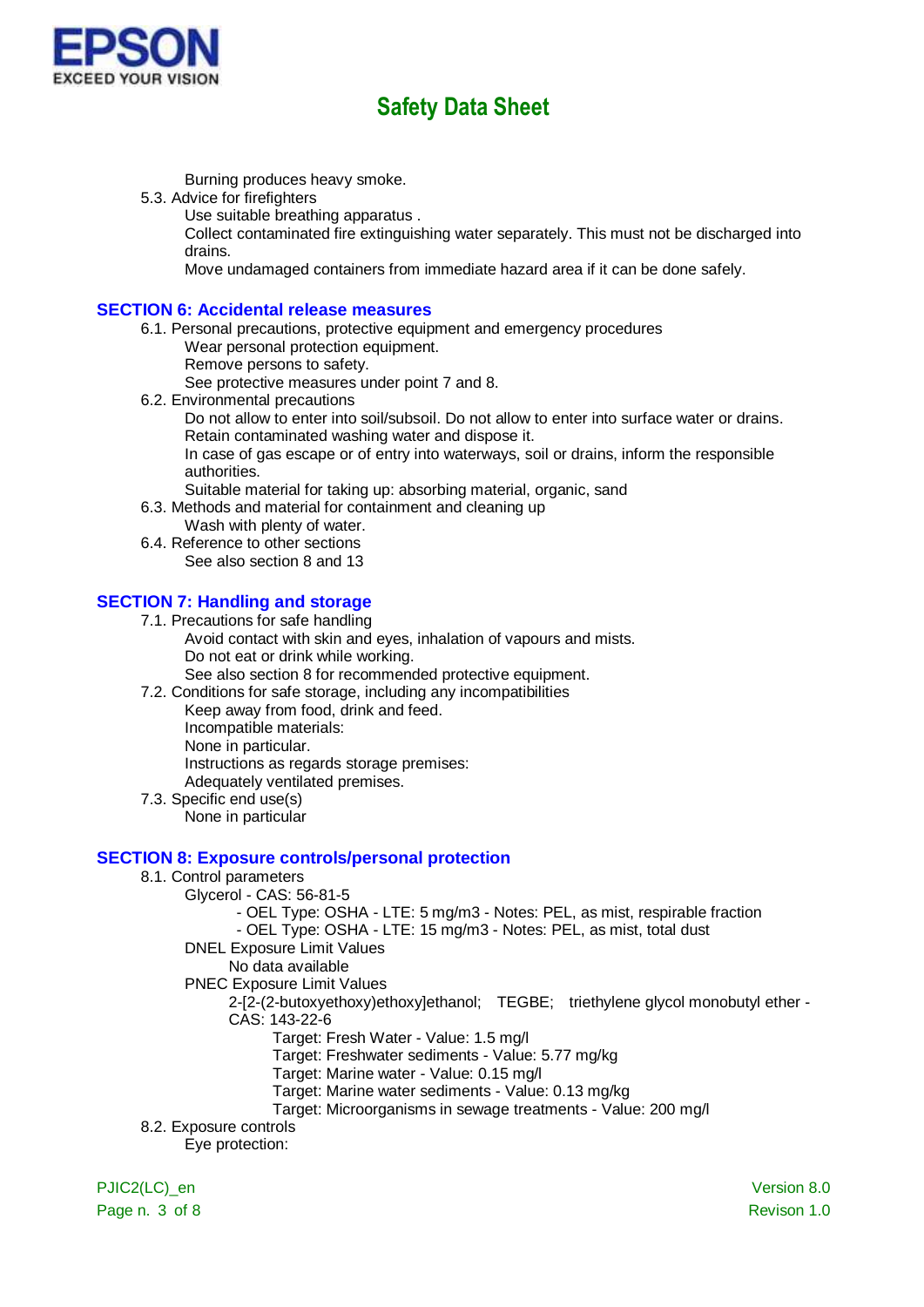

Not needed for normal use. Anyway, operate according good working practices. Protection for skin: No special precaution must be adopted for normal use. Protection for hands: Not needed for normal use. Respiratory protection: Not needed for normal use. Thermal Hazards: None Environmental exposure controls: None Appropriate engineering controls: None

#### **SECTION 9: Physical and chemical properties**

9.1. Information on basic physical and chemical properties<br>Appearance and colour: Light Cyan Liquid Appearance and colour: Odour: Slightly Odour threshold:  $N$ o data available<br>  $\overline{R}$  at 20 °C<br>  $\overline{R}$  at 20 °C pH:  $8.5 \sim 9.5$ Melting point / freezing point: No data available Initial boiling point and boiling range: No data available Solid/gas flammability: No data available Upper/lower flammability or explosive limits: No data available Vapour density: No data available Flash point: The Contract of the Does not flash until 100 °C / 212 ° F

- Evaporation rate: No data available Vapour pressure:<br>
Relative density:<br>
Relative density:<br>
1 058 at 20 °C. Relative density: Solubility in water:<br>
Solubility in oil:<br>
Solubility in oil:<br>
Complete Rolubility in oil: Partition coefficient (n-octanol/water): No data available Auto-ignition temperature: No data available Decomposition temperature: No data available Viscosity:  $\leq$  5 mPa·s at 20 °C<br>
Explosive properties:  $\leq$  No data available Explosive properties:<br>
Oxidizing properties:<br>
Oxidizing properties:<br>
No data available Oxidizing properties:
- 9.2. Other information Miscibility: Miscibility: No data available Fat Solubility: No data available Conductivity: Conductivity: No data available

#### **SECTION 10: Stability and reactivity**

- 10.1. Reactivity
- Stable under normal conditions 10.2. Chemical stability
- Stable under normal conditions
- 10.3. Possibility of hazardous reactions None
- 10.4. Conditions to avoid Stable under normal conditions.
- 10.5. Incompatible materials None in particular.

(closed cup method, ASTM D 3278) No data available

PJIC2(LC) en Version 8.0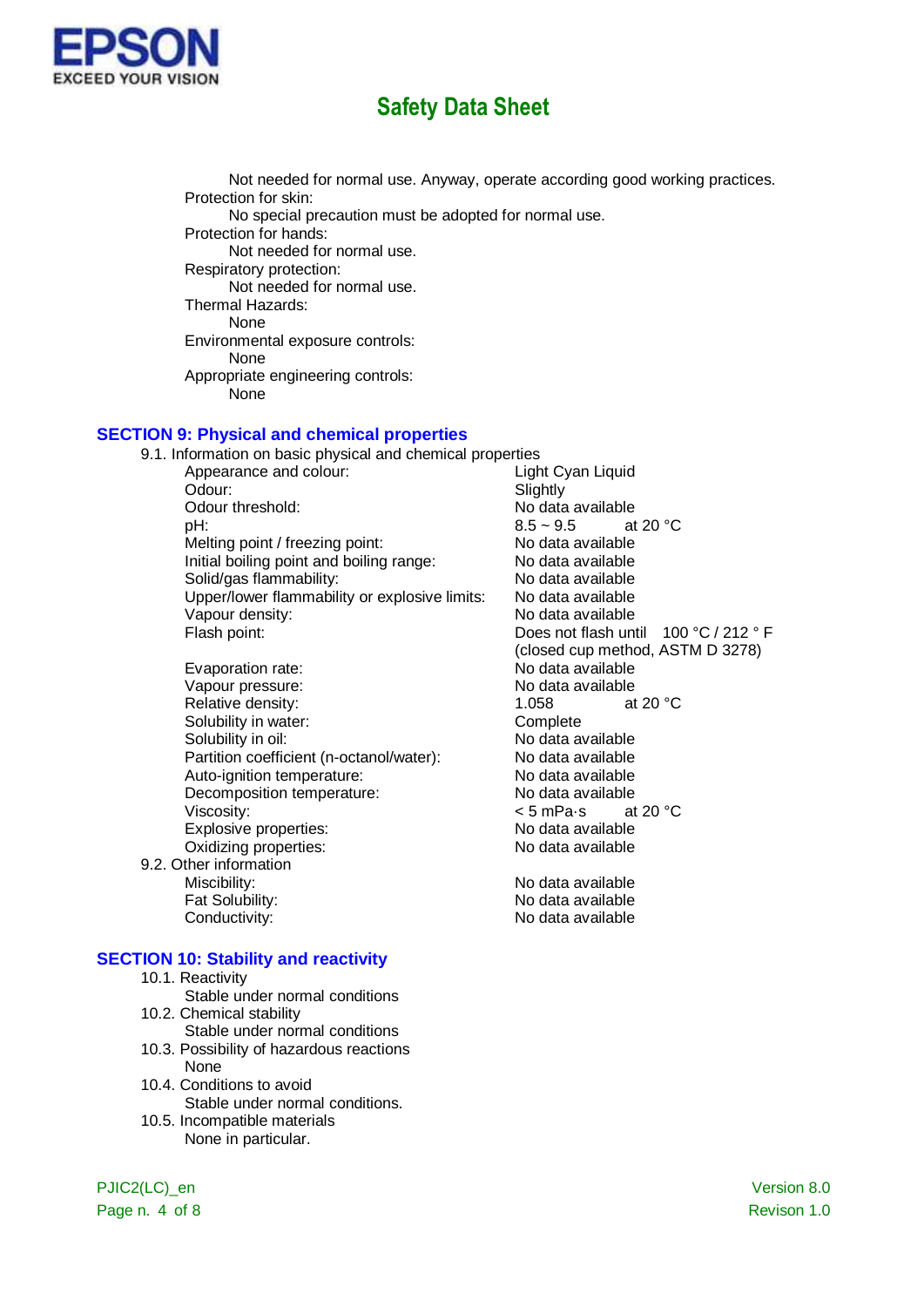

10.6. Hazardous decomposition products None.

### **SECTION 11: Toxicological information**

- 11.1. Information on toxicological effects
	- Toxicological information of the mixture:

a) acute toxicity:

Test: LD50 - Route: Oral - Species: Rat > 2500 mg/kg

Test: LD50 - Route: Dermal - Species: Rat > 2000 mg/kg

b) skin corrosion/irritation:

Test: Skin Irritant - Species: Rabbit Non-irritant

c) serious eye damage/irritation:

Test: Eye Irritant - Species: Rabbit Minimal irritant

d) respiratory or skin sensitisation:

Test: Skin Sensitisation - Route: LLNA - Species: Mouse Non-sensitiser

e) germ cell mutagenicity:

Test: Mutagenesis - Species: Salmonella Typhimurium and Escherichia coli Negative

Toxicological information of the main substances found in the mixture:

Glycerol - CAS: 56-81-5

a) acute toxicity:

Test: LD50 - Route: Oral - Species: Guinea pig = 7750 mg/kg - Source: Journal of Industrial Hygiene and Toxicology. Vol. 23, Pg. 259, 1941

Test: LDLo - Route: Oral - Species: Human = 1428 mg/kg - Source: "Toxicology of Drugs and Chemicals," Deichmann, W.B., New York, Academic Press, Inc., 1969Vol. -, Pg. 288, 1969. - Notes: BEHAVIORAL: HEADACHE GASTROINTESTINAL: NAUSEA OR VOMITING

2-[2-(2-butoxyethoxy)ethoxy]ethanol; TEGBE; triethylene glycol monobutyl ether - CAS: 143-22-6

a) acute toxicity:

Test: LD50 - Route: Dermal - Species: Rabbit = 3.54 ml/kg - Source: American Industrial Hygiene Association Journal. Vol. 23, Pg. 95, 1962.

Test: LD50 - Route: Oral - Species: Rat = 5300 mg/kg - Source: Office of Toxic Substances Report. Vol. OTS,

Triethanol amine - CAS: 102-71-6

a) acute toxicity:

Test: LD50 - Route: Oral - Species: Guinea pig = 2200 mg/kg - Source: "Toxicometric Parameters of Industrial Toxic Chemicals Under Single Exposure," Izmerov, N.F., et al., Moscow, Centre of International Projects, GKNT, 1982Vol. -, Pg. 114, 1982.

Test: LD50 - Route: Oral - Species: Mouse = 5846 mg/kg - Source: Science Reports of the Research Institutes, Tohoku University, Series C: Medicine. Vol. 36(1-4), Pg. 10, 1989. - Notes: GASTROINTESTINAL: "HYPERMOTILITY, DIARRHEA" KIDNEY, URETER, AND BLADDER: OTHER CHANGES BEHAVIORAL: CONVULSIONS OR EFFECT ON SEIZURE THRESHOLD

If not differently specified, the information required in Regulation (EU) 2015/830 listed below must be considered as 'No data available':

- a) acute toxicity;
- b) skin corrosion/irritation;
- c) serious eye damage/irritation;
- d) respiratory or skin sensitisation;
- e) germ cell mutagenicity;
- f) carcinogenicity;

PJIC2(LC) en Version 8.0 Page n. 5 of 8 Revison 1.0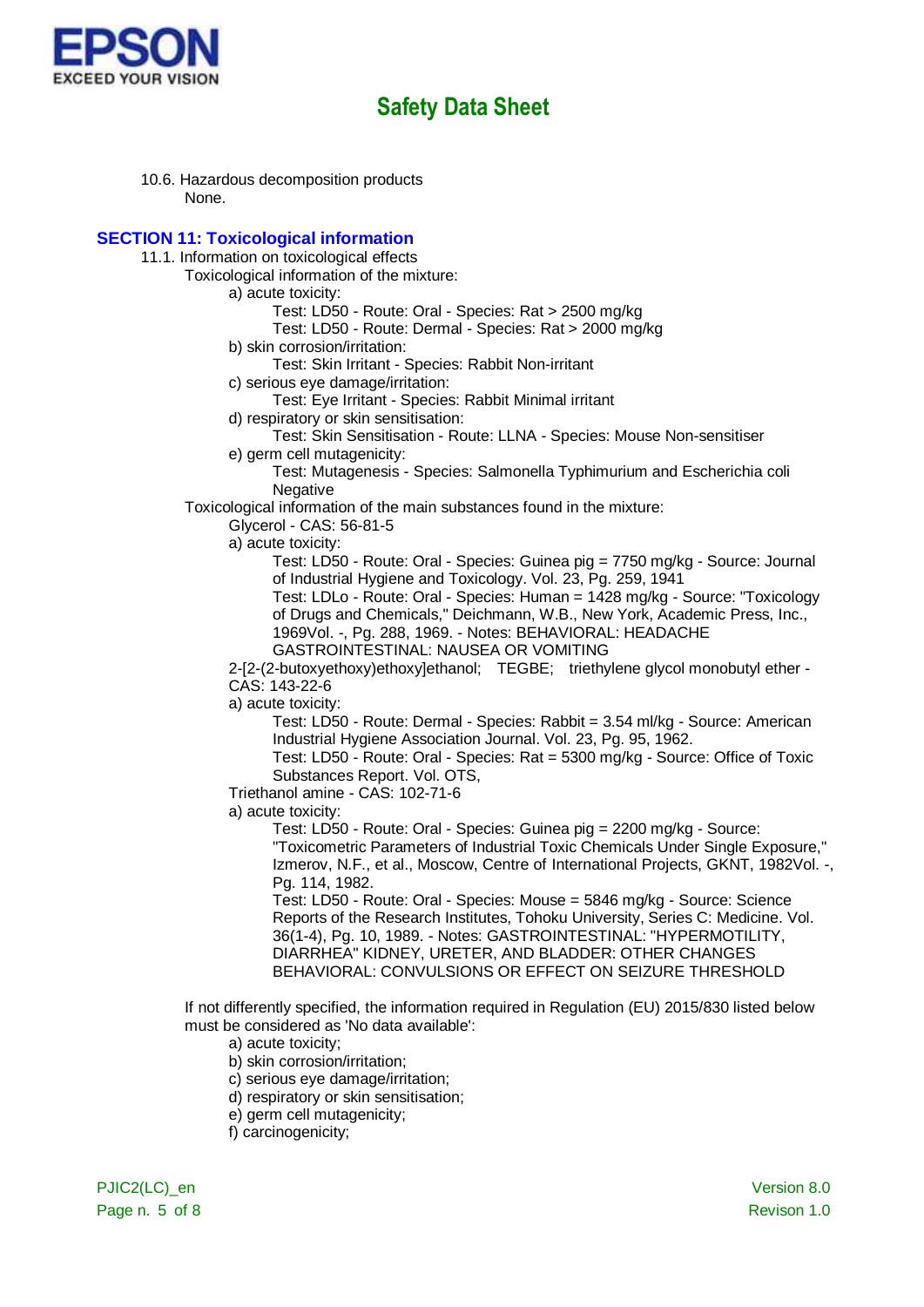

- g) reproductive toxicity;
- h) STOT-single exposure;
- i) STOT-repeated exposure;
- i) aspiration hazard.

### **SECTION 12: Ecological information**

- 12.1. Toxicity
	- Adopt good working practices, so that the product is not released into the environment. No data available
- 12.2. Persistence and degradability
	- No data available
- 12.3. Bioaccumulative potential No data available
- 12.4. Mobility in soil
	- No data available
- 12.5. Results of PBT and vPvB assessment vPvB Substances: None - PBT Substances: None
- 12.6. Other adverse effects None

### **SECTION 13: Disposal considerations**

13.1. Waste treatment methods

Recover if possible. In so doing, comply with the local and national regulations currently in force.

### **SECTION 14: Transport information**

14.1. UN number

Not classified as dangerous in the meaning of transport regulations.

- 14.2. UN proper shipping name No data available
- 14.3. Transport hazard class(es) No data available
- 14.4. Packing group
- No data available 14.5. Environmental hazards
- No data available
- 14.6. Special precautions for user No data available
- 14.7. Transport in bulk according to Annex II of MARPOL73/78 and the IBC Code No data available

### **SECTION 15: Regulatory information**

- 15.1. Safety, health and environmental regulations/legislation specific for the substance or mixture Dir. 98/24/EC (Risks related to chemical agents at work)
	- Dir. 2000/39/EC (Occupational exposure limit values) Regulation (EC) n. 1907/2006 (REACH) Regulation (EC) n. 1272/2008 (CLP) Regulation (EC) n. 790/2009 (ATP 1 CLP) and (EU) n. 758/2013 Regulation (EU) 2015/830 Regulation (EU) n. 286/2011 (ATP 2 CLP) Regulation (EU) n. 618/2012 (ATP 3 CLP) Regulation (EU) n. 487/2013 (ATP 4 CLP) Regulation (EU) n. 944/2013 (ATP 5 CLP)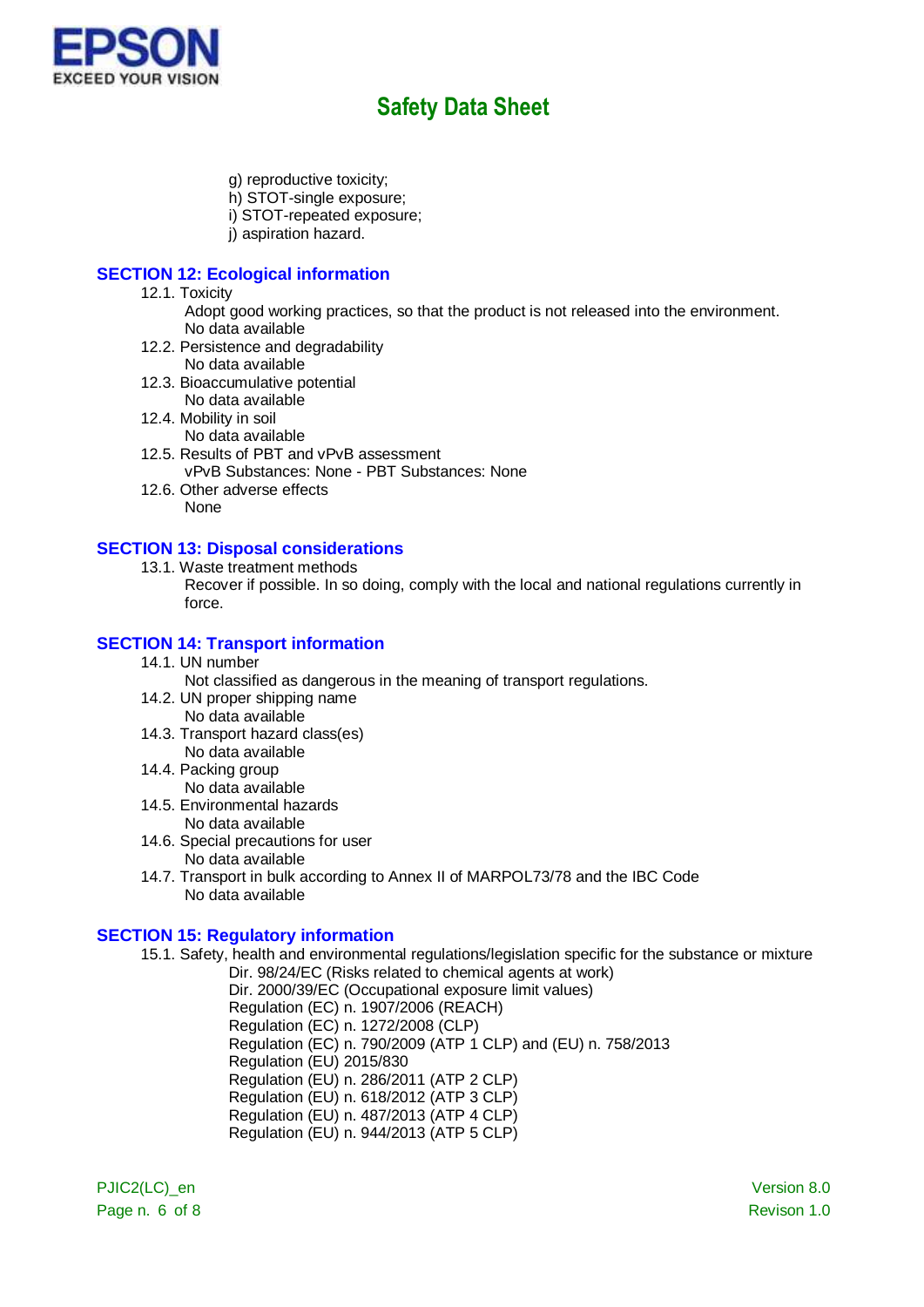

Regulation (EU) n. 605/2014 (ATP 6 CLP) Restrictions related to the product or the substances contained according to Annex XVII Regulation (EC) 1907/2006 (REACH) and subsequent modifications: Restrictions related to the product: No restriction. Restrictions related to the substances contained: No restriction. Where applicable, refer to the following regulatory provisions : Directive 2003/105/CE ('Activities linked to risks of serious accidents') and subsequent amendments. Regulation (EC) nr 648/2004 (detergents). 1999/13/EC (VOC directive)

Provisions related to directives 82/501/EC(Seveso), 96/82/EC(Seveso II): No data available

15.2. Chemical safety assessment

No

### **SECTION 16: Other information**

Full text of phrases referred to in Section 3:

H318 Causes serious eye damage.

H302 Harmful if swallowed.

H315 Causes skin irritation.

H317 May cause an allergic skin reaction.

H400 Very toxic to aquatic life.

| <b>Hazard class and</b> | Code                | <b>Description</b>                   |
|-------------------------|---------------------|--------------------------------------|
| hazard category         |                     |                                      |
| Acute Tox. 4            | 3.1/4/Oral          | Acute toxicity (oral), Category 4    |
| Skin Irrit. 2           | 3.2/2               | Skin irritation, Category 2          |
| Eye Dam. 1              | 3.3/1               | Serious eye damage, Category 1       |
| Skin Sens. 1,1A,1B      | $3.4.2/1 - 1A - 1B$ | Skin Sensitisation, Category 1,1A,1B |
| Aquatic Acute 1         | 4.1/A1              | Acute aquatic hazard, category 1     |

This document was prepared by a competent person who has received appropriate training. Main bibliographic sources:

ECDIN - Environmental Chemicals Data and Information Network - Joint Research Centre, Commission of the European Communities

SAX's DANGEROUS PROPERTIES OF INDUSTRIAL MATERIALS - Eight Edition - Van Nostrand Reinold

CCNL - Appendix 1

Insert further consulted bibliography

The information contained herein is based on our state of knowledge at the above-specified date. It refers solely to the product indicated and constitutes no guarantee of particular quality.

It is the duty of the user to ensure that this information is appropriate and complete with respect to the specific use intended.

This Safety Data Sheet cancels and replaces any preceding release.

| ADR: | European Agreement concerning the International Carriage of   |
|------|---------------------------------------------------------------|
|      | Dangerous Goods by Road.                                      |
| CAS: | Chemical Abstracts Service (division of the American Chemical |

- Society). CLP: Classification, Labeling, Packaging.
- 
- DNEL: Derived No Effect Level.

PJIC2(LC) en Version 8.0 Page n. 7 of 8 Revison 1.0